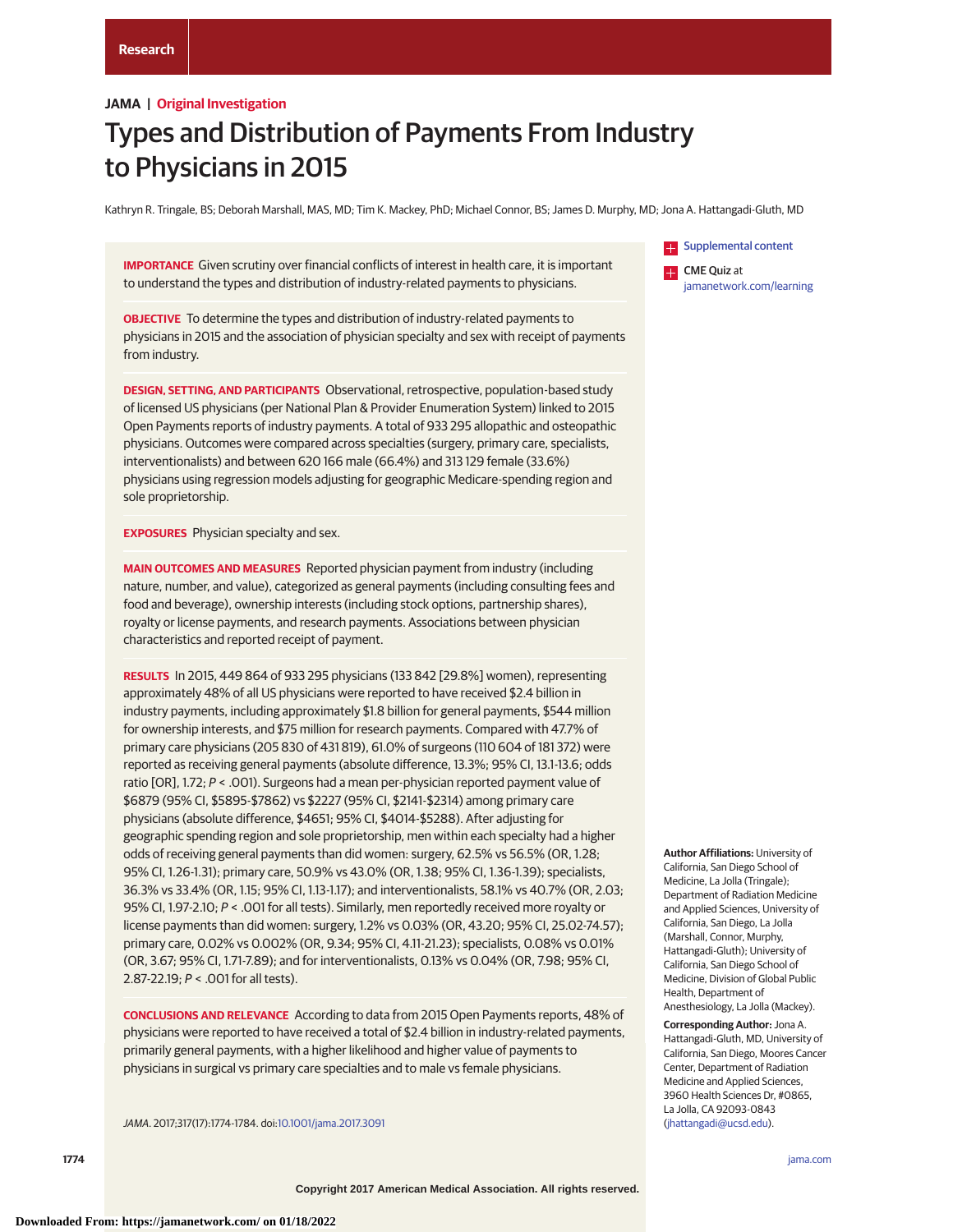Financial relationships between physicians and the bio-<br>
medical industry are common.<sup>1</sup> Concern for financial<br>
conflicts of interest and their effect on patient care, medi-<br>
cal research, and education<sup>2,3</sup> prompted the c medical industry are common.<sup>1</sup> Concern for financial cal research, and education<sup>2,3</sup> prompted the creation of the Open Payments program, 4,5 a comprehensive, nationwide public data repository reporting industry payments to physicians and teaching hospitals. Prior to Open Payments, such data were gathered from physician self-report,<sup>1</sup> a limited number of state databases,<sup>6</sup> and third-party data sources.<sup>7</sup> Open Payments, implemented under section 6002 of the Affordable Care Act and managed by the Centers for Medicare & Medicaid Services' (CMS), requires biomedical manufacturers and group purchasing organizations (GPOs) to report all payments and ownership interests made to physicians starting in 2013. The recent release of the most current, complete, nationally representative Open Payments data<sup>8</sup> presents the opportunity to analyze the distribution and variability of these financial relationships among physicians.

Early studies of Open Payments data revealed specialty variation in payments<sup>9,10</sup> but did not account for other physician demographics. For example, sex differences in industry relationships, especially given differential sex makeup across specialties, are largely unexplored. In this study, Open Payments data from 2015 were analyzed to evaluate variability in general payments, ownership interests, and royalty or license payments, among specialty categories and by physician sex.

## Methods

The study design was an observational, retrospective, populationbased analysis of physicians in the 2015 CMS National Plan & Provider Enumeration System (NPPES)<sup>11</sup> database linked to 2015 Open Payment reports of industry payments to allopathic and osteopathic physicians in the continental United States. This study was approved by the University of California San Diego Institutional Review Board.

#### Study Population

The study population consisted of all physicians or surgeons licensed to practice in the United States per the 2015 NPPES database.5 The NPPES database includes all physicians with a National Provider Identifier (NPI) and is the database against which Open Payments physician records are verified; therefore, NPPES specialty counts were used to estimate the number of physicians eligible for having a report in the Open Payments database.10 The analyseswere limited to physicians in allopathic and osteopathic specialties within NPPES provider taxonomy.<sup>11</sup>

Data from the 2015 Open Payments program including physician general payments, ownership interests, and research payment files were linked to the August 2015 NPPES database as previously described.<sup>9,10</sup> Open Payments excludes medical residents (but not fellows) and physicians who are employees of a reporting entity. Inclusion and exclusion criteria of the NPPES study population and matched Open Payments physicians are shown in eFigure 1 in the [Supplement.](http://jama.jamanetwork.com/article.aspx?doi=10.1001/jama.2017.3091&utm_campaign=articlePDF%26utm_medium=articlePDFlink%26utm_source=articlePDF%26utm_content=jama.2017.3091) These data are generalizable to allopathic and osteopathic physicians licensed to practice in the United States.<sup>12</sup> Data were aggregated by specialty and

### **Key Points**

**Question** What were the types and distribution of payments from industry to physicians in 2015?

**Findings** In 2015, 449 864 (approximately 48%) of US physicians were reported to have received a total of \$2.4 billion in industry-related payments, with a higher likelihood and higher value of payments to physicians in surgical than to primary care specialties and to male than to female physicians.

**Meaning** A substantial proportion of US physicians were reported to have received payments from biomedical and pharmaceutical industries in 2015. With increased scrutiny of the relationship between industry promotion and clinical practice, understanding physician characteristics associated with these financial relationships is important.

grouped by nature of practice (surgery, primary care, medical subspecialists),<sup>9</sup> with medical subspecialists further divided into specialists (ie, pathology, neurology) and interventionalists (ie, cardiovascular disease, anesthesiology) based on the procedural nature of practice. Specifically, the definition of interventionalists was based on data showing that these subspecialties bill more relative-value units for common procedures, which determine payment based on procedural-based codes (ie, colonoscopies, cardiac catheterization, and epidural nerve blocks).<sup>13</sup> Several medical specialties, such as endocrinology and infectious disease, were categorized under internal medicine.

#### Physician and Practice Characteristics

Physician and practice characteristics were obtained from NPPES, including sex, status as sole proprietor, and geographic spending region via zip code. Sex was self-reported in NPPES as metavariable "provider gender code"with categories*M*and*F*, so physicians were thereby categorized accordingly. To account for regional variation in physician practice setting and spending, the NPPES physician practice zip code was linked to the Dartmouth Atlas hospital referral region and corresponding most recent (2013) total price-, age-, sex-, and race-adjusted Medicare spending per enrollee.<sup>14</sup> Practice spending region was categorized into 3 spending groups: low, average, and high.<sup>10,15,16</sup>

#### Payment Data

Physician paymentswere characterized into 3 categories by payment type: general payments, research payments, and ownership interests. Payment end points included: total number and value of payments, and number of physicians reported to receive each type of payment; annual per-physician mean, median, for both number and value of payments, nature (or reason) for general payments; and total value invested and interest received for ownership interests.<sup>5</sup> In addition, the proportion of physicians by specialty receiving greater than \$10 000 in 2015 was evaluated because the US Department of Health and Human Services specifically identifies payments exceeding this threshold as significant conflicts of interest. General payments include all forms of payment (such as speaking fees or food and beverage) other than those classified for research purposes. Research payments are those specifically for research endeavors under a written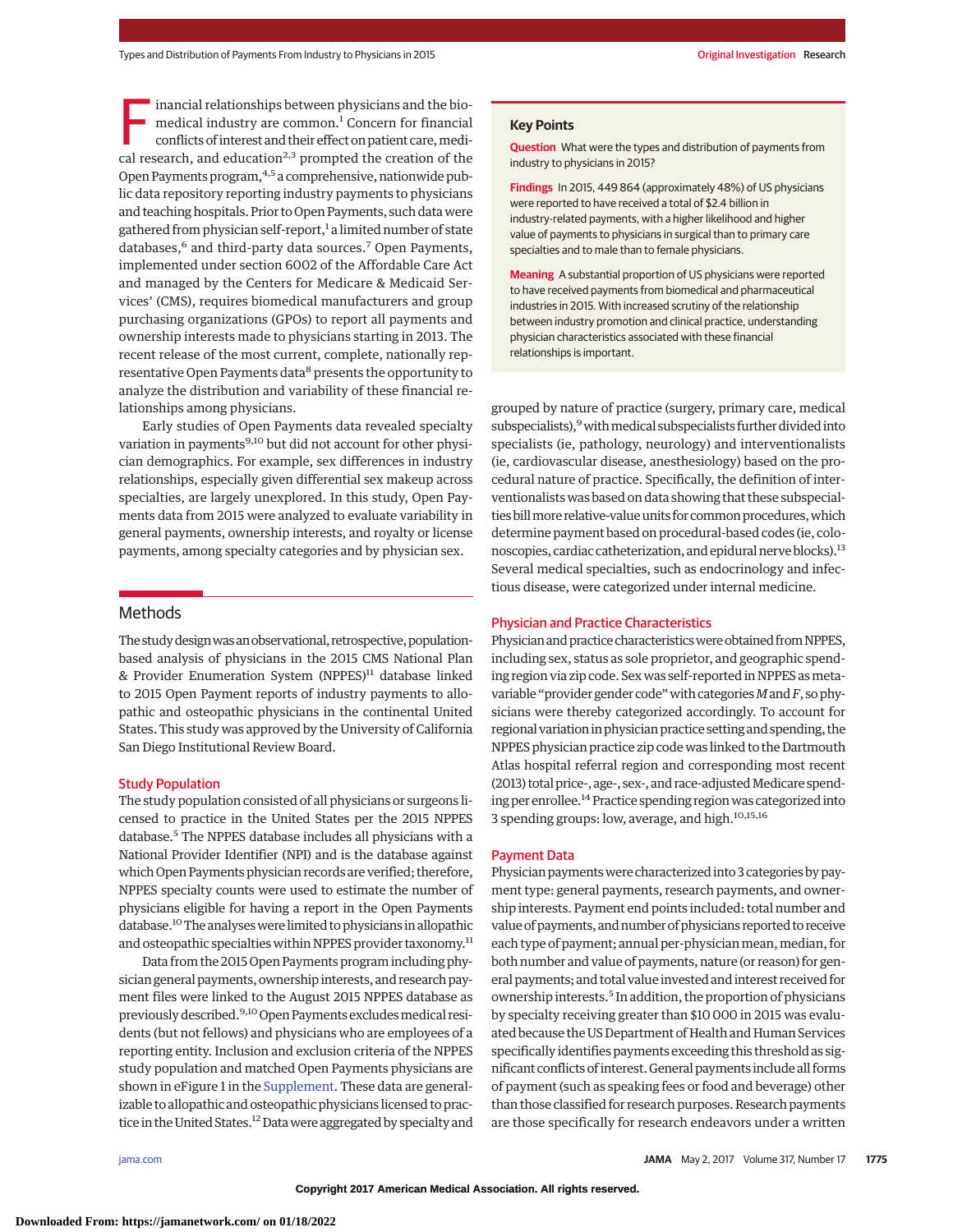|                                                                                                                                                                                                                                                                                                                                                       | No. (%) of Physicians |                                                        |                   |                   |                                                                  |                           |                                     |                                                                                                                                                                                                                                                                                                                                                 |                   |
|-------------------------------------------------------------------------------------------------------------------------------------------------------------------------------------------------------------------------------------------------------------------------------------------------------------------------------------------------------|-----------------------|--------------------------------------------------------|-------------------|-------------------|------------------------------------------------------------------|---------------------------|-------------------------------------|-------------------------------------------------------------------------------------------------------------------------------------------------------------------------------------------------------------------------------------------------------------------------------------------------------------------------------------------------|-------------------|
|                                                                                                                                                                                                                                                                                                                                                       |                       | Sex <sup>a</sup>                                       |                   |                   | Practice Spending Regionb                                        |                           | Sole Proprietor Status <sup>c</sup> |                                                                                                                                                                                                                                                                                                                                                 |                   |
|                                                                                                                                                                                                                                                                                                                                                       | <b>Total</b>          | Men                                                    | Women             | Low               | Average                                                          | High                      | Yes                                 | No                                                                                                                                                                                                                                                                                                                                              | No Answer         |
| All physicians                                                                                                                                                                                                                                                                                                                                        | 933295                |                                                        |                   | 150 375           | 596857                                                           | 186063                    | 205 302                             | 682598                                                                                                                                                                                                                                                                                                                                          | 45 3 95           |
| Men                                                                                                                                                                                                                                                                                                                                                   | 620166<br>(66.4)      |                                                        |                   | 97527<br>(15.7)   | 396881<br>(64.0)                                                 | 125758<br>(20.3)          | 141944<br>(22.9)                    | 444935<br>(71.7)                                                                                                                                                                                                                                                                                                                                | 33 287<br>(5.4)   |
| Women                                                                                                                                                                                                                                                                                                                                                 | 313129<br>(33.6)      |                                                        |                   | 52848<br>(16.9)   | 199976<br>(63.9)                                                 | 60 30 5<br>(19.3)         | 63 3 58<br>(20.2)                   | 237663<br>(75.9)                                                                                                                                                                                                                                                                                                                                | 12 108<br>(3.9)   |
| Specialty                                                                                                                                                                                                                                                                                                                                             |                       |                                                        |                   |                   |                                                                  |                           |                                     |                                                                                                                                                                                                                                                                                                                                                 |                   |
| Surgical                                                                                                                                                                                                                                                                                                                                              | 181372<br>(19.4)      | 136 327<br>(75.2)                                      | 45 0 45<br>(24.8) | 28436<br>(15.7)   | 115821<br>(63.9)                                                 | 37 1 15<br>(20.5)         | 40521<br>(22.3)                     | 132632<br>(73.1)                                                                                                                                                                                                                                                                                                                                | 8219<br>(4.5)     |
| Primary care                                                                                                                                                                                                                                                                                                                                          | 431819<br>(46.2)      | 255 564<br>(59.2)                                      | 176 255<br>(40.8) | 71016<br>(16.4)   | 274927<br>(63.7)                                                 | 85876<br>(19.9)           | 95 305<br>(21.6)                    | 317630<br>(73.6)                                                                                                                                                                                                                                                                                                                                | 18884<br>(4.4)    |
| <b>Specialists</b>                                                                                                                                                                                                                                                                                                                                    | 221255<br>(23.7)      | 149 115<br>(67.4)                                      | 72 140<br>(32.6)  | 36111<br>(16.3)   | 142553<br>(64.4)                                                 | 42 5 91<br>(19.3)         | 52 3 38<br>(24.1)                   | 156630<br>(70.8)                                                                                                                                                                                                                                                                                                                                | 12 2 8 7<br>(5.6) |
| Intervention-<br>alists                                                                                                                                                                                                                                                                                                                               | 98849<br>(10.6)       | 79 160<br>(80.1)                                       | 19689<br>(19.9)   | 14812<br>(15.0)   | 63556<br>(64.3)                                                  | 20481<br>(20.7)           | 17138<br>(17.3)                     | 75706<br>(76.6)                                                                                                                                                                                                                                                                                                                                 | 6005<br>(6.1)     |
| Surgery                                                                                                                                                                                                                                                                                                                                               |                       |                                                        |                   |                   |                                                                  |                           |                                     |                                                                                                                                                                                                                                                                                                                                                 |                   |
| Colorectal                                                                                                                                                                                                                                                                                                                                            | 1523 (0.8)            | 1216 (79.8)                                            | 307 (20.2)        | 200(13.1)         | 970 (63.7)                                                       | 353 (23.2)                | 295 (19.4)                          | 1165 (76.5)                                                                                                                                                                                                                                                                                                                                     | 63(4.1)           |
| Neurosurgery                                                                                                                                                                                                                                                                                                                                          | 6759(3.7)             | 6154 (91.1)                                            | 605(9.0)          | 1097 (16.2)       | 4247 (62.8)                                                      | 1415 (20.9)               | 1433 (21.2)                         | 5091 (75.3)                                                                                                                                                                                                                                                                                                                                     | 235(3.5)          |
| Obstetrics/<br>gynecology                                                                                                                                                                                                                                                                                                                             |                       | 47 838 (26.4) 22 492 (47.02) 24 346 (53.0) 7266 (15.2) |                   |                   | 30772 (64.3) 9800 (20.5)                                         |                           | 9926 (20.8)                         | 35 549 (74.3) 2363 (4.9)                                                                                                                                                                                                                                                                                                                        |                   |
| Ophthalmology                                                                                                                                                                                                                                                                                                                                         |                       | 21 509 (11.9) 16 490 (76.7)                            | 5019 (23.3)       | 3445 (16.0)       | 13 628 (63.4) 4436 (20.6)                                        |                           | 5171 (24.0)                         | 15 137 (70.4) 1201 (5.6)                                                                                                                                                                                                                                                                                                                        |                   |
| Oral/maxillofacial 887 (0.5)                                                                                                                                                                                                                                                                                                                          |                       | 809 (91.2)                                             | 78 (8.8)          | 167(18.8)         | 535 (60.3)                                                       | 185 (20.9)                | 196(22.1)                           | 612 (69.0)                                                                                                                                                                                                                                                                                                                                      | 79 (8.9)          |
| Orthopedic                                                                                                                                                                                                                                                                                                                                            |                       | 29 897 (16.5) 27 935 (93.4)                            | 1962(6.6)         | 5163 (17.3)       | 19015 (63.6) 5719 (19.1)                                         |                           | 5809 (19.4)                         | 22 943 (76.7) 1145 (3.8)                                                                                                                                                                                                                                                                                                                        |                   |
| Otolaryngology                                                                                                                                                                                                                                                                                                                                        | 11778(6.5)            | 9881 (83.9)                                            | 1896 (16.1)       | 1945 (16.5)       | 7386 (62.7)                                                      | 2446 (20.8)               | 2554 (21.7)                         | 8664 (73.6)                                                                                                                                                                                                                                                                                                                                     | 559 (4.8)         |
| Plastic                                                                                                                                                                                                                                                                                                                                               | 4948 (2.7)            | 4139 (83.7)                                            | 809 (16.4)        | 723 (14.6)        | 3062 (61.9)                                                      | 1163(23.5)                | 2083 (42.1)                         | 2605 (52.6)                                                                                                                                                                                                                                                                                                                                     | 260(5.3)          |
| General                                                                                                                                                                                                                                                                                                                                               |                       | 39 354 (21.7) 31 678 (80.5)                            | 7676 (19.5)       | 5956 (15.1)       | 25 363 (64.5) 8035 (20.4)                                        |                           | 9800 (24.9)                         | 27 942 (71.0) 1612 (4.1)                                                                                                                                                                                                                                                                                                                        |                   |
| Thoracic                                                                                                                                                                                                                                                                                                                                              | 4903 (2.7)            | 4611 (94.0)                                            | 292(6.0)          | 674 (13.8)        | 3130 (63.8)                                                      | 1099 (22.4)               | 926 (18.9)                          | 3790 (77.3)                                                                                                                                                                                                                                                                                                                                     | 187(3.8)          |
| Urology                                                                                                                                                                                                                                                                                                                                               | 11976 (6.6)           | 10921 (91.2)                                           | 1055(8.8)         | 1800 (15.0)       | 7712 (64.4)                                                      | 2464 (20.6)               | 2328 (19.5)                         | 9133 (76.3)                                                                                                                                                                                                                                                                                                                                     | 515(4.3)          |
| Primary care                                                                                                                                                                                                                                                                                                                                          |                       |                                                        |                   |                   |                                                                  |                           |                                     |                                                                                                                                                                                                                                                                                                                                                 |                   |
| Family<br>medicine                                                                                                                                                                                                                                                                                                                                    | 144236<br>(33.4)      | 90034<br>(62.4)                                        | 54 202<br>(37.6)  | 28454<br>(19.7)   | 87288<br>(60.5)                                                  | 28 4 94<br>(19.8)         | 34 2 38<br>(23.7)                   | 104012<br>(72.1)                                                                                                                                                                                                                                                                                                                                | 5986<br>(4.2)     |
| Internal<br>medicine <sup>d</sup>                                                                                                                                                                                                                                                                                                                     | 202897<br>(47.0)      | 130 335<br>(64.2)                                      | 72562<br>(35.8)   | 30258<br>(14.9)   | 131783<br>(65.0)                                                 | 40856<br>(20.1)           | 46337<br>(22.8)                     | 149 130<br>(73.5)                                                                                                                                                                                                                                                                                                                               | 7430<br>(3.7)     |
| Pediatrics                                                                                                                                                                                                                                                                                                                                            | 84686<br>(19.6)       | 35 195<br>(41.6)                                       | 49 4 91<br>(58.4) | 12 3 04<br>(14.5) | 55856<br>(66.0)                                                  | 16526<br>(19.5)           | 14730<br>(17.4)                     | 64488<br>(76.2)                                                                                                                                                                                                                                                                                                                                 | 5468<br>(6.5)     |
| Specialists                                                                                                                                                                                                                                                                                                                                           |                       |                                                        |                   |                   |                                                                  |                           |                                     |                                                                                                                                                                                                                                                                                                                                                 |                   |
| Allergy and<br>immunology                                                                                                                                                                                                                                                                                                                             | 4346 (2.0)            | 2877 (66.2)                                            | 1469 (33.8)       | 688 (15.8)        | 2831 (65.2)                                                      | 827 (19.0)                | 1176 (27.1)                         | 2909 (66.9)                                                                                                                                                                                                                                                                                                                                     | 261(6.0)          |
| Dermatology                                                                                                                                                                                                                                                                                                                                           | 13 5 63 (6.1)         | 7446 (54.9)                                            | 6117(45.1)        |                   | 2291 (16.9) 8527 (62.9)                                          | 2745 (20.2)               | 3538 (26.1)                         | 9423 (69.5)                                                                                                                                                                                                                                                                                                                                     | 602(4.4)          |
| Emergency<br>medicine                                                                                                                                                                                                                                                                                                                                 |                       | 50 979 (23.0) 37 158 (72.9)                            |                   |                   | 13 821 (27.1) 8239 (16.2) 32 364 (63.5)                          |                           |                                     | 10 376 (20.4) 10 389 (20.4) 37 306 (73.2)                                                                                                                                                                                                                                                                                                       | 3284 (6.4)        |
| Neurology                                                                                                                                                                                                                                                                                                                                             | 18 002 (8.1)          | 12 285 (68.3)                                          | 5717 (31.8)       |                   | 2850 (15.8) 11 646 (64.7)                                        | 3506 (19.5)               | 3870 (21.5)                         | 13411 (74.5)                                                                                                                                                                                                                                                                                                                                    | 720(4)            |
| Pathology                                                                                                                                                                                                                                                                                                                                             | 19 030 (8.6)          | 11755 (61.8)                                           | 7275 (38.2)       |                   | 2938 (15.4) 12 135 (63.8)                                        | 3957 (20.8)               | 2929 (15.4)                         | 14 800 (77.8)                                                                                                                                                                                                                                                                                                                                   | 1301 (6.8)        |
| Physical<br>medicine<br>and<br>rehabilitation                                                                                                                                                                                                                                                                                                         | 13 257 (6.0)          | 8343 (62.9)                                            | 4914 (37.1)       |                   | 2179 (16.4) 8415 (63.5)                                          | 2663 (20.1)               | 3607 (27.2)                         | 9049 (68.3)                                                                                                                                                                                                                                                                                                                                     | 601 (4.5)         |
| Psychiatry                                                                                                                                                                                                                                                                                                                                            |                       | 53 477 (24.1) 31 887 (59.6)                            |                   |                   | 21 590 (40.4) 8965 (16.8) 35 859 (67.1)                          | 8653 (16.2)               |                                     | 20 109 (37.6) 30 782 (57.56)                                                                                                                                                                                                                                                                                                                    | 2586 (4.8)        |
| Radiology                                                                                                                                                                                                                                                                                                                                             |                       | 47 325 (21.4) 36 607 (77.4)                            |                   |                   | 10718 (22.7) 7735 (16.4) 29951 (63.3)                            | 9639 (20.4)               | 6346 (13.4)                         | 38124 (80.6)                                                                                                                                                                                                                                                                                                                                    | 2855 (6.0)        |
| Other specialty <sup>e</sup>                                                                                                                                                                                                                                                                                                                          | 1276(0.6)             | 757 (59.3)                                             | 519 (40.7)        | 226(17.7)         | 825 (64.7)                                                       | 225(17.6)                 | 374 (29.3)                          | 825 (64.7)                                                                                                                                                                                                                                                                                                                                      | 77(6.0)           |
| Interventionalists                                                                                                                                                                                                                                                                                                                                    |                       |                                                        |                   |                   |                                                                  |                           |                                     |                                                                                                                                                                                                                                                                                                                                                 |                   |
| Anesthesiology                                                                                                                                                                                                                                                                                                                                        |                       | 53 949 (54.6) 40 272 (74.7)                            |                   |                   | 13 677 (25.4) 8598 (15.9) 34 212 (63.4)                          | 11 139 (20.7) 9503 (17.6) |                                     | 40 125 (74.4)                                                                                                                                                                                                                                                                                                                                   | 4321 (8.0)        |
| Cardiovascular<br>disease                                                                                                                                                                                                                                                                                                                             |                       | 29 443 (29.8) 25 876 (87.9)                            | 3567(12.1)        |                   | 3934 (13.4) 19264 (65.4)                                         | 6245 (21.2)               | 4705 (16.0)                         | 23789 (80.8)                                                                                                                                                                                                                                                                                                                                    | 949 (3.2)         |
| Gastroenterology 15 457 (15.6) 13 012 (84.2)                                                                                                                                                                                                                                                                                                          |                       |                                                        | 2445 (15.8)       |                   | 2280 (14.8) 10 080 (65.2)                                        | 3097 (20.0)               | 2930 (19.0)                         | 11792 (76.3)                                                                                                                                                                                                                                                                                                                                    | 735 (4.8)         |
| <sup>a</sup> Self-reported in National Plan and Provider Enumeration System (NPPES) and<br>available as metadata variable "Provider Gender Code" with categories M or F.<br><sup>b</sup> Based on 2013 Dartmouth Atlas price-, age-, sex-, and race-adjusted mean<br>spending per beneficiary divided into quintiles then grouped into tertiles (low, |                       |                                                        |                   |                   |                                                                  |                           |                                     | range, \$6763-\$8145), average (mean, \$9492; median, \$9500; range, \$8171-\$10 357),<br>and high (mean, \$11 254; median, \$11 234; range, \$10 373-\$13 524) tertiles.<br><sup>c</sup> The Centers for Medicare & Medicaid Services National Plan & Provider<br>Enumeration System defines a sole proprietor as the only owner of a business |                   |
| average, high) with the lowest quintile (<20th percentile) and highest quintile<br>(>80th percentile) as the distinct low and high categories, respectively. Mean                                                                                                                                                                                     |                       |                                                        |                   |                   | that is not incorporated.<br><sup>d</sup> Includes hospitalists. |                           |                                     |                                                                                                                                                                                                                                                                                                                                                 |                   |

 $e$  Includes clinical pharmacology (n = 69), independent medical examiner (n = 121), medical genetics (n = 892), legal medicine (n = 97), phlebology (n = 97).

spending per beneficiary differed among low (mean, \$7699; median, \$7723;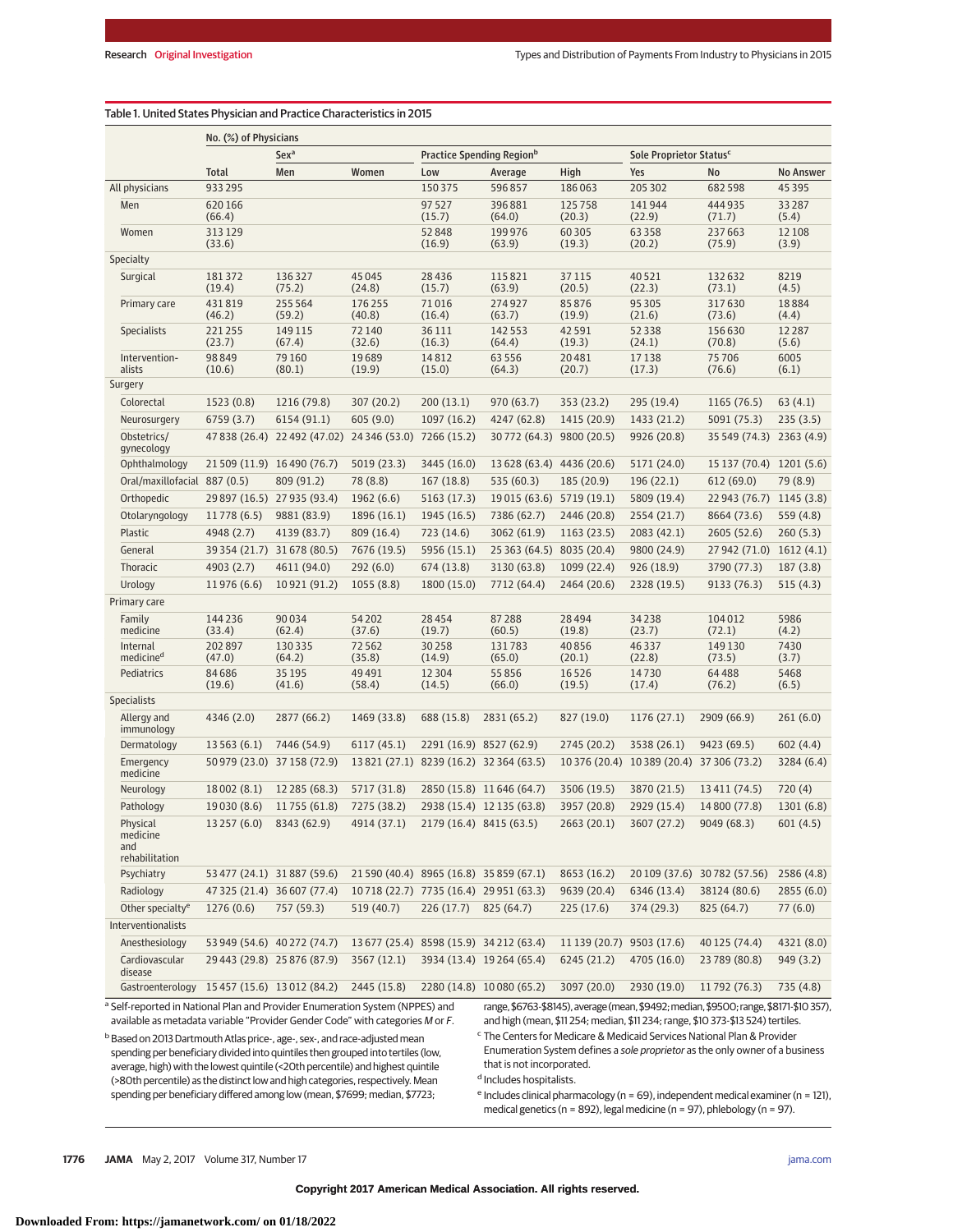| Table 2. Industry Payments and Ownership Interests by Specialty Category, United States Physicians in 2015 |  |  |
|------------------------------------------------------------------------------------------------------------|--|--|
|------------------------------------------------------------------------------------------------------------|--|--|

|                                                              | All Physicians <sup>a</sup>  | Specialty Category, No. (%) |                                       |                                      |                                            |                      |
|--------------------------------------------------------------|------------------------------|-----------------------------|---------------------------------------|--------------------------------------|--------------------------------------------|----------------------|
|                                                              | $(N = 933295)$               | Surgery<br>$(n = 181372)$   | <b>Primary Care</b><br>$(n = 431819)$ | <b>Specialists</b><br>$(n = 221255)$ | <b>Interventionalists</b><br>$(n = 98849)$ | P Value <sup>b</sup> |
| All payments                                                 | 449864                       | 110829                      | 206 473                               | 78498                                | 54 0 64                                    |                      |
| General payments <sup>c</sup>                                |                              |                             |                                       |                                      |                                            |                      |
| Physician recipients                                         | 448694                       | 110 604 (61.9)              | 205 830 (47.7)                        | 78 274 (35.4)                        | 53 986 (54.6)                              |                      |
| General payments                                             | 10 23 2 3 1 4                | 1455096 (14.2)              | 5 696 193 (55.7)                      | 1524961 (14.9)                       | 1556064 (15.2)                             |                      |
| Value of payments, US \$                                     | 1771544617                   | 760 807 951 (43.0)          | 458 429 902 (25.9)                    | 293 690 371 (16.6)                   | 258 626 392 (14.6)                         |                      |
| Annual per-physician<br>general payment,<br>median $(IQR)^d$ |                              |                             |                                       |                                      |                                            |                      |
| No. of payments                                              | $6(2-22)$                    | $6(2-16)$                   | $6(2-27)$                             | $4(1-17)$                            | $9(2-39)$                                  | < .001               |
| Payments, US \$                                              | 201.27<br>$(59.98 - 781.96)$ | 242.24<br>$(84.4 - 883.7)$  | 179.08<br>$(52.4 - 682.8)$            | 150.00<br>$(44.0 - 621.8)$           | 323.80<br>$(79.8 - 1296.3)$                | < .001               |
| Research payments <sup>c</sup>                               |                              |                             |                                       |                                      |                                            |                      |
| Physician recipients                                         | 6373                         | 1565(0.9)                   | 2810(0.7)                             | 1158(0.5)                            | 840 (0.9)                                  |                      |
| Research payments                                            | 41940                        | 7158 (17.1)                 | 20745 (49.5)                          | 8859 (21.1)                          | 5178 (12.3)                                |                      |
| Value of payments, US \$                                     | 75 116 830                   | 15 161 922 (20.2)           | 34 504 622 (45.9)                     | 17 610 782 (23.4)                    | 7839504 (10.4)                             |                      |
| Ownership interests <sup>c</sup>                             |                              |                             |                                       |                                      |                                            |                      |
| Physicians with ownership<br>interests                       | 3302                         | 1627(0.9)                   | 1286(0.3)                             | 214(0.1)                             | 175(0.2)                                   |                      |
| Ownership interests                                          | 3552                         | 1804 (50.8)                 | 1302 (36.7)                           | 238(6.7)                             | 208(5.9)                                   |                      |
| Value invested, US \$                                        | 164 940 439 <sup>e</sup>     | 94 369 925 (57.2)           | 20 663 836 (12.5)                     | 18 464 383 (11.2)                    | 31 442 296 (19.1)                          |                      |
| Value of interest, US \$                                     | 544088091                    | 215 791 588 (39.7)          | 29 374 310 (5.4)                      | 227 208 740 (41.8)                   | 71 713 453 (13.2)                          |                      |
| $\sim$ $\sim$ $\sim$ $\sim$ $\sim$ $\sim$ $\sim$ $\sim$      |                              |                             | $\sim$ $\sim$ $\sim$ $\sim$           |                                      |                                            |                      |

Abbreviation: IQR, interquartile range.

a Percent of all physicians within that specialty analyzed in National Plan and Provider Enumeration System.

Percent of total number or value of all general or research payments and ownership interests.

<sup>d</sup> Calculation based on only physicians receiving general payments.

**b** Reported P values are comparing proportions across specialty categories using the Kruskal-Wallis test, 2-sided.

<sup>e</sup> Total value invested was not included in the overall sum of total payment value to physicians (\$2.4 billion) to avoid double counting for ownership interests in 2015.

contract or protocol, including payments for medical research writing or publication.<sup>17</sup> Ownership interests include stocks or stock options, partnership shares, limited liability company membership, bonds, or other financial instruments secured by the reporting entity that were held by physicians. Excluded from ownership interest were payments received as compensation (until exercised), as part of a retirement plan, or interest in a publicly traded security or mutual fund. "Amount invested" is the total amount of the interest holding gained by the physician during the reporting year. "Value of interest" describes the cumulative value of ownership interest per the most recent valuation.<sup>17</sup>

#### Statistical Analyses

Differences in industry payments among specialty categories were assessed with  $\chi^2$  and Kruskal-Wallis tests. Bivariable and multivariable analyses were performed to investigate the association between physician characteristics (primarily specialty, as well as sex, geographic spending region, sole proprietorship) and industry payments. Logistic regression models were also used to examine the association between physician characteristics and the odds of physicians receiving general payments, royalty or license payments, or holding ownership interests. Linear regression models were used to examine the association between physician characteristics and the value of general payments. Payment value data were log-transformed prior to analysis to account for skew.<sup>10</sup>

Negative binomial regression models examined the association between physician characteristics and the per-physician annual number of general payments. All multivariable models controlled for potentially confounding variables available for analysis,<sup>10</sup> namely specialty, sex, geographic spending region, and sole proprietor status. To examine sex while accounting for varied sex composition across specialties, multivariable models included an interaction term between specialty and sex. A 2-tailed *P* value of <.001 was considered significant for all tests after Bonferroni correction for multiple comparisons (.05/86). Analyses were performed using SAS v9.4 (SAS Institute Inc).

## **Results**

#### Study Population and Physician Characteristics

An estimated 933 295 allopathic and osteopathic physicians, including 620 166 male (66.4%) and 313 129 female (33.6%) physicians, were licensed to practice in the United States in 2015 (Table 1). Among them, 449 864 physicians, including 316 022 men (51.0%) and 133 842 women (42.7%), reportedly received an industry payment or held ownership interests in 2015.

#### Overall Payments

Reports of physician payments from industry totaled \$2.4 billion, including approximately \$1.8 billion for general payments,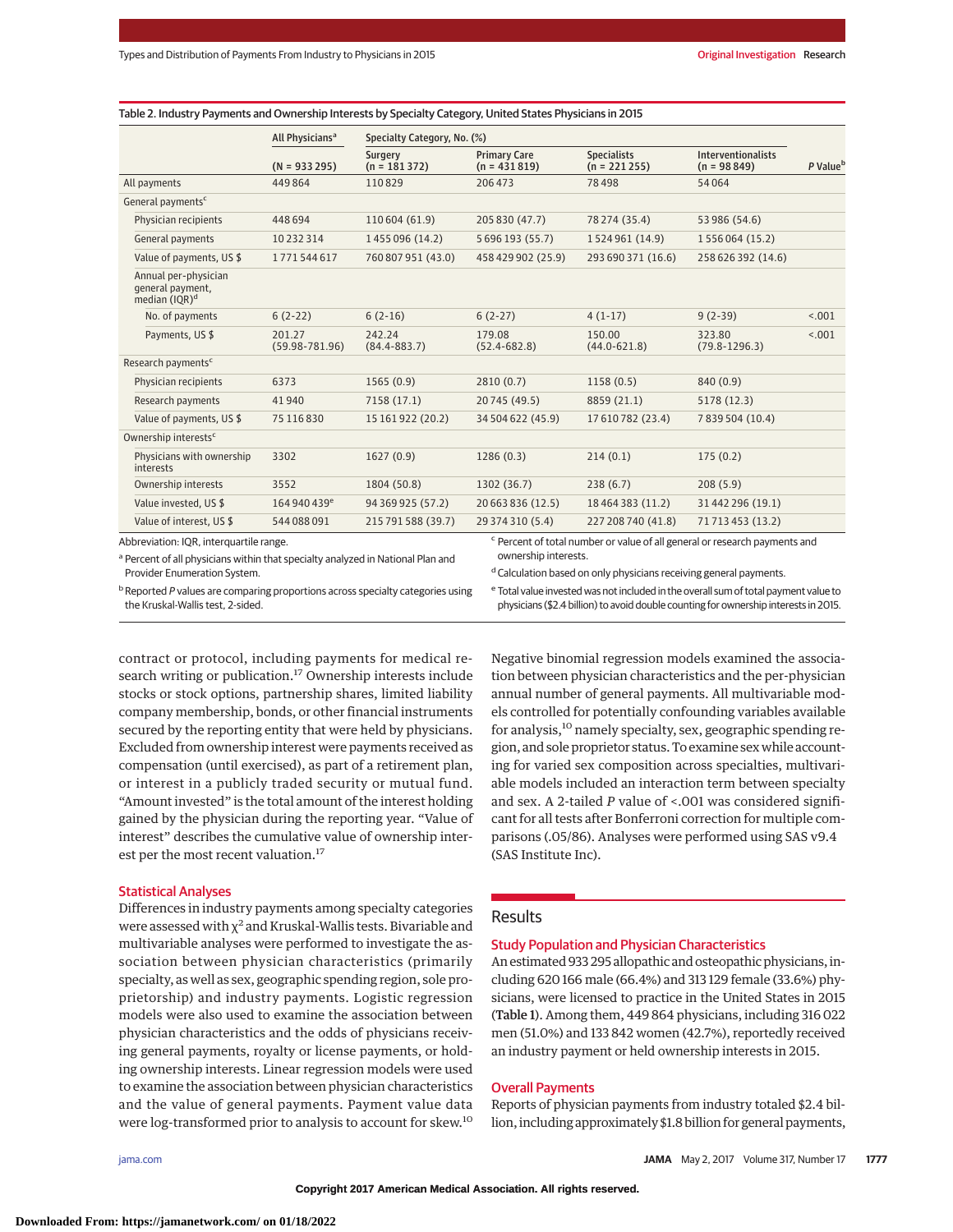|                                                  |                                               | Specialty Category <sup>a</sup> |                                        |                                     |                                            |
|--------------------------------------------------|-----------------------------------------------|---------------------------------|----------------------------------------|-------------------------------------|--------------------------------------------|
|                                                  | <b>Physician Recipients</b><br>$(N = 448694)$ | Surgery<br>$(n = 110604)$       | <b>Primary Care</b><br>$(n = 205 830)$ | <b>Specialists</b><br>$(n = 78274)$ | <b>Interventionalists</b><br>$(n = 53986)$ |
| Total value, US $$$ (%) <sup>b</sup>             | 1771554617                                    | 760807951                       | 458429902                              | 293 690 371                         | 258626392                                  |
| Charitable contribution <sup>c</sup>             | 4 109 815 (0.2)                               | 3925907 (0.5)                   | 110984 (< 0.01)                        | 28 362 (< 0.01)                     | 44 5 62 (< 0.01)                           |
| Services <sup>d</sup>                            | 471 834 618 (26.6)                            | 68 603 173 (9.0)                | 189 264 724 (41.3)                     | 116 889 151 (39.8)                  | 97 077 569 (37.5)                          |
| Faculty or speaker                               |                                               |                                 |                                        |                                     |                                            |
| <b>Accredited CME</b>                            | 23 420 919 (1.3)                              | 3 6 7 4 1 5 7 (0.5)             | 4578827 (1.0)                          | 7 5 3 4 7 9 2 (2.6)                 | 7633142 (3.0)                              |
| Nonaccredited CME                                | 1 2 2 3 9 6 2 (0.1)                           | 215 089 (< 0.01)                | 196 661 (< 0.01)                       | 331235 (0.1)                        | 480 977 (0.2)                              |
| Consulting fee                                   | 300 113 590 (16.9)                            | 118 504 348 (15.6)              | 83 513 002 (18.2)                      | 50 980 019 (17.4)                   | 47 116 221 (18.2)                          |
| Ownership or investment<br>interest <sup>e</sup> | 43 075 340 (2.4)                              | 28 079 824 (3.7)                | 3 3 6 7 3 2 2 (0.7)                    | 1017250 (0.4)                       | 10 610 943 (4.1)                           |
| Education                                        | 30 121 231 (1.7)                              | 20 111 662 (2.6)                | 5428336 (1.2)                          | 2 5 6 1 9 2 6 (0.9)                 | 2019307 (0.8)                              |
| Entertainment                                    | 158 296 (< 0.01)                              | 56 440 (< 0.01)                 | $21299$ (<0.01)                        | $47644 (< 0.01$ )                   | 32 912 (< 0.01)                            |
| Food and beverage                                | 204 249 267 (11.5)                            | 41 092 929 (5.4)                | 96 849 166 (21.1)                      | 31 191 000 (10.6)                   | 35 116 172 (13.6)                          |
| Gift                                             | 1768828 (0.1)                                 | 899 549 (0.1)                   | 344 481.62 (0.1)                       | 359 665 (0.1)                       | 165 132 (0.1)                              |
| Grant                                            | 13 834 474 (0.8)                              | 2 5 8 9 7 1 6 (0.3)             | 3964750 (0.9)                          | 4 0 6 3 5 1 4 (1.4)                 | 3 2 16 4 94 (1.2)                          |
| Honoraria                                        | 30 462 932 (1.7)                              | 7697355 (1.0)                   | 7784261 (1.7)                          | 8419002 (2.9)                       | 6 5 6 2 3 1 4 ( 2.5)                       |
| Royalty or license                               | 483 751 540 (27.3)                            | 414 799 752 (54.5)              | 11 341 736 (2.5)                       | 39 964 598 (13.6)                   | 17 645 454 (6.8)                           |
| Travel and lodging                               | 163 429 808 (9.2)                             | 50 558 050 (6.7)                | 51 664 352 (11.3)                      | 30 302 212 (10.3)                   | 30 905 194 (12.0)                          |

Table 3. Nature of Identified General Payment to Allopathic and Osteopathic Physicians by Specialty Category in 2015

<sup>a</sup> The proportion of general payments in each nature-of-payment category was statistically significantly different when compared across all specialty categories ( $\chi^2$  test,  $P < .001$ , 2-sided test).

b Percent of all general payments within column.

<sup>c</sup> Payment with tax-exempt status under the US Internal Revenue Code of 1986.

more than \$544 million for cumulative value of ownership interests, and \$75 million for research payments (Table 2).

## Analyses by Payment Type: General, Ownership Interests, Research

Of all reported payments in 2015, 68% (≈\$1.8 of \$2.6 billion) of general payments were attributable to a physician recipient, with the remaining to teaching hospitals. The median per-physician value of general payments was \$201 (interquartile range [IQR], \$60-\$782; Table 2). Analyses of value of general payments by nature (or reason) for payment are shown in Table 3. Although 88.7% of general payments were for food and beverage, the greatest proportion (27.3%) of value was from royalty or license payments (≈\$484 million of \$1.8 billion) followed by service fees (26.6%), such as faculty lectures (\$472 million of \$1.8 billion).

Although only 0.4% of physicians held ownership interests overall (3302 of 933 295 total physicians), 22.8% of the total value of all payments to physicians was attributable to the cumulative value of ownership interests (\$544 million of \$2.4 billion; Table 2). Of all reported payments in 2015, 2% (\$75 million of \$3.89 billion) of research paymentswere attributable to a physician recipient, with the remaining to teaching hospitals.

## Analyses by Specialty

Distribution and values of general payments, research payments, and ownership interests by specialtycategory are shown in Table 2. Among the 4 specialty categories, interventionalists were reported to receive the highest median number (9 payments; IQR, 2-39) and value of payments per physician d Compensation for services other than consulting, including serving as a faculty or as a speaker at a venue other than continuing medical education (CME). e Ownership or investment interests currently held by physicians, as well as

ownership interests or investments that physicians have not yet exercised.

(≈\$324, IQR; \$80-\$1296;*P* < .001).Distributionbynatureof general payments significantly differed among specialties (Table 3), with surgeons receiving 54.5% of their value from royalty or license payments (\$415 million of \$761 million), whereas primary care physicians (41.3%), specialists (39.8%), and interventionalists (37.5%) all received the greatest proportion of payments from service fees like faculty lectures ( $\chi^2$  test,  $P < .001$ ).

Reports of per-physician value of general payments by each specialty in 2015 are shown in Table 4. Of 29 443 cardiologist, 74.9% received payments, representing the highest proportion within physician specialties, followed by 72.2% of 15 457 gastroenterologists. Neurosurgery and orthopedics received the highest maximum reported values per-physician (≈\$18 million and ≈\$38million, respectively), whereas cardiology (\$862; IQR, \$226-\$2749) and thoracic surgery (\$860; IQR, \$192- \$2780) received the highest median value per physician. Neurosurgery had the highest proportion of physicians to receive a personal total value of more than \$10 000 (12.6%, 565 of 4468), ), followed by cardiology (12.1%; 2661 of 22 044), and neurology (11.8%; 1275 of 10 794 physicians).

Unadjusted bivariable analyses of general payments are presented in Table 5. Surgeons (61.0%) were more likely to have received general payments than primary care physicians (110 604 of 181 372; absolute difference, 13.3%; 95% CI, 13.1%-13.6%; OR, 1.72; *P* < .001). After log-transformation to account for the skewed distribution of per-physician payment value, the ratio of means for interventionalists was the highest (1.74; 95% CI, 1.70-1.77; *P* < .001) relative to primary care physicians. Interventionalists were also the only group to receive more payments per physician than primary care physicians (mean, 28.8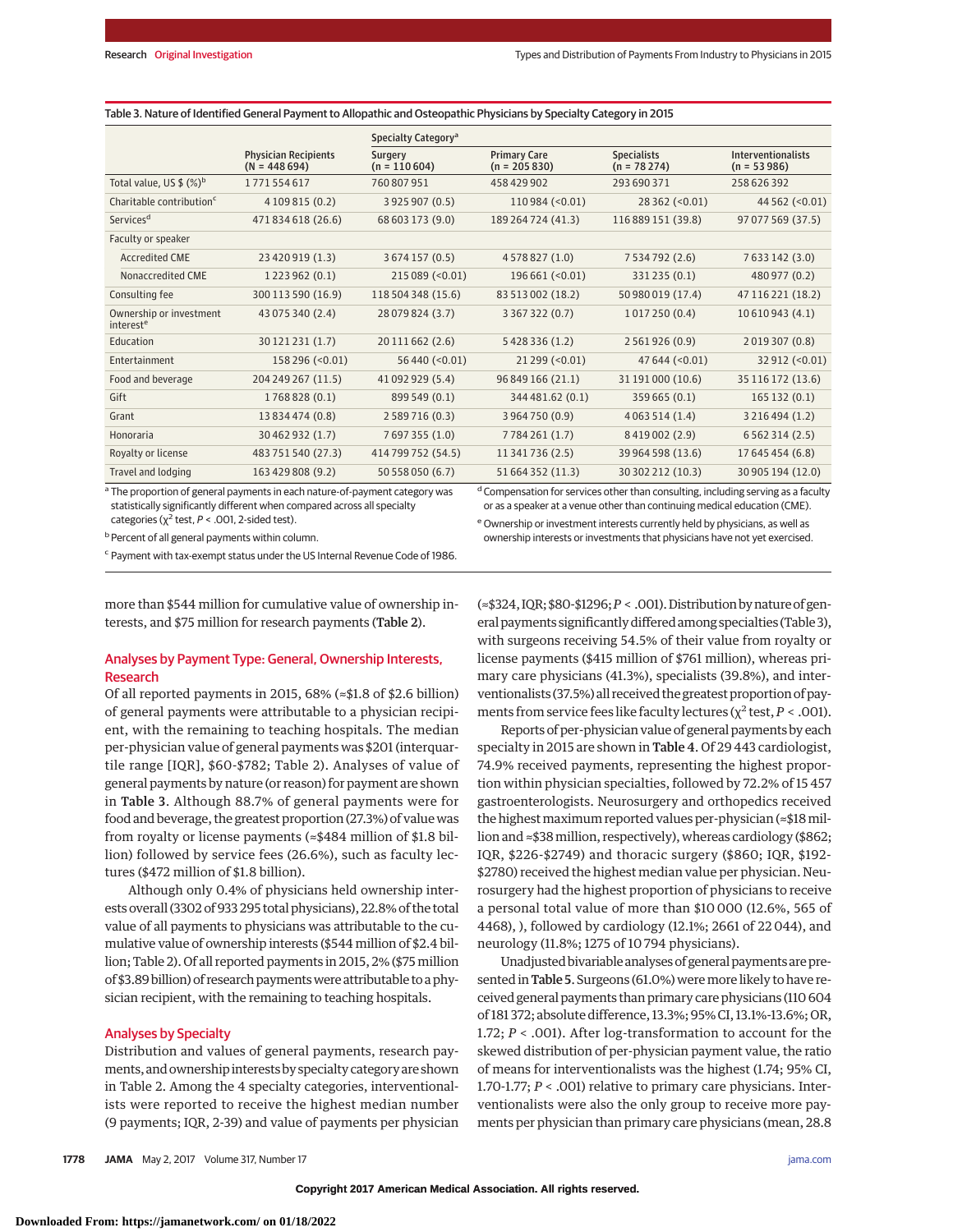|                                         | No. of<br>Physician         | <b>General Payments</b>    |                                   | No. (%) of<br><b>Physicians</b>   |
|-----------------------------------------|-----------------------------|----------------------------|-----------------------------------|-----------------------------------|
|                                         | Recipients (%) <sup>a</sup> | Median Value (IQR), US \$  | Maximum Value, US \$ <sup>b</sup> | Receiving > \$10 000 <sup>c</sup> |
| Surgery                                 |                             |                            |                                   |                                   |
| Colorectal                              | 1069 (70.2)                 | 453 (154-1736)             | 312558                            | 68(6.3)                           |
| Neurosurgery                            | 4468 (66.1)                 | 486 (132-2177)             | 17827878                          | 565 (12.6)                        |
| Obstetrics/gynecology                   | 27 126 (56.7)               | 148 (53-356)               | 1415335                           | 462(1.7)                          |
| Ophthalmology                           | 13 241 (61.6)               | 201 (76-517)               | 9638955                           | 552 (4.2)                         |
| Oral/maxillofacial                      | 241(27.2)                   | 227 (85-901)               | 83871                             | 11(4.6)                           |
| Orthopedic                              | 20 300 (67.9)               | 420 (117-2041)             | 38 392 184                        | 2232 (11.0)                       |
| Otolaryngology                          | 7236 (61.4)                 | 176 (73-464)               | 408 161                           | 165 (2.3)                         |
| Plastic surgery                         | 3414 (69.0)                 | 305 (115-930)              | 4716799                           | 136(4.0)                          |
| General                                 | 21857 (55.5)                | 251 (81-1112)              | 7936543                           | 990 (4.5)                         |
| Thoracic                                | 3275 (66.8)                 | 860 (192-2780)             | 4272727                           | 295(9.0)                          |
| Urology                                 |                             | 8377 (69.9) 457 (153-1206) | 1365346                           | 520(6.2)                          |
| Primary care                            |                             |                            |                                   |                                   |
| Family medicine                         | 68 706 (47.6)               | 186 (49-682)               | 872116                            | 640 (0.9)                         |
| Internal medicine <sup>d</sup>          | 103 588 (51.1)              | 248 (73-959)               | 4536302                           | 5167(5.0)                         |
| Pediatrics                              | 33 536 (39.6)               | 94 (32-203)                | 1 17 1 4 7 2                      | 559 (1.7)                         |
| <b>Specialists</b>                      |                             |                            |                                   |                                   |
| Allergy and immunology                  | 2922 (67.2)                 | 462 (151-1261)             | 437215                            | 275(9.4)                          |
| Dermatology                             | 8588 (63.3)                 | 371 (113-1028)             | 596945                            | 554(6.4)                          |
| <b>Emergency medicine</b>               | 12733 (25.0)                | 50 (18-125)                | 591106                            | 167(1.3)                          |
| Neurology                               | 10794 (60.0)                | 541 (125-2120)             | 1322146                           | 1275(11.8)                        |
| Pathology                               | 3855 (20.3)                 | 86 (24-238)                | 579175                            | 201(5.2)                          |
| Physical medicine<br>and rehabilitation | 5442 (41.1)                 | $165(53-562)$              | 715452                            | 187(3.4)                          |
| Psychiatry                              | 19922 (37.3)                | 171 (58-539)               | 838468                            | 722 (3.6)                         |
| Radiology                               | 13 659 (28.9)               | 117 (34-442)               | 10478465                          | 588 (4.3)                         |
| Other specialty <sup>e</sup>            | 359 (28.1)                  | 230 (73-2677)              | 172918                            | 40(11.0)                          |
| <b>Interventionalists</b>               |                             |                            |                                   |                                   |
| Anesthesiology                          | 20775 (38.5)                | 99 (29-301)                | 2304752                           | 579 (2.8)                         |
| Cardiovascular disease                  | 22 044 (74.9)               | 862 (226-2749)             | 4395653                           | 2661(12.1)                        |

Gastroenterology 11 167 (72.2) 481 (155-1162) 1546 850 766 (6.9)

Abbreviation: IOR, interquartile range.

<sup>a</sup> Percentage represents the proportion of physicians receiving general payments of all physicians within their specialty.

**b** Minimum values per physician were not included given the specific minimum thresholds for reporting payments by applicable manufacturers or group purchasing organizations (GPOs) for 2015 was \$10.21.

<sup>c</sup> Percentage represents the proportion of physicians receiving general payments valuing more than \$10 000 of all physicians receiving general payments within their specialty.

<sup>d</sup> Internal medicine includes hospitalists.

e Includes clinical pharmacology, independent medical examiner, medical genetics, legal medicine, phlebology.

vs 27.7 payments; absolute difference, 1.1 payments; 95%CI,0.7- 1.6; incident rate ratio [IRR], 1.09; *P* < .001; Table 6).

Surgeons held 57.2% of ownership interest value invested (≈\$94 million of \$165 million), whereas specialists received 41.8%, the highest proportion, of cumulative interest value (≈\$227 million of \$544 million; Table 2). Unadjusted analyses showed that surgeons were more likely to hold ownership interests and receive royalty or license payments compared with primary care physicians (Table 7). The greatest proportion of total number (49.5%) and value (45.9%) of physician research payments went to primary care physicians (Table 2).

## Analyses by Sex

The distribution of nature of general payments significantly differed between sexes across specialties ( $\chi^2$  test,  $P < .001$ ), eTable 1 in the [Supplement.](http://jama.jamanetwork.com/article.aspx?doi=10.1001/jama.2017.3091&utm_campaign=articlePDF%26utm_medium=articlePDFlink%26utm_source=articlePDF%26utm_content=jama.2017.3091) With all specialties combined, a greater proportion of men (50.8%) reportedly received a general payment than did women (42.6%; absolute difference, 8.2%; 95% CI, 8.0%-8.4%; OR, 1.39; *P* < .001; Table 5).Women had a lower mean value of general payments per physician than

men (\$1390 vs \$5031; absolute difference, \$3641; 95% CI, \$3083-\$4199; ratio of means, 1.81; *P* < .001; Table 5).

Multivariable models adjusted for specialty, sex, practice spending region, and sole proprietor status are presented in Table 8. The interaction between specialty and sex was significant ( $P < .001$ ); thus, sex as a predictor was evaluated within each specialty category. Male physicians were significantly more likely than female physicians to receive general payments (ie, male interventionalists OR, 2.03; 95% CI, 1.97- 2.10; *P* < .001; Table 8). Male physicians also reportedly received a greater mean per-physician payment value than female physicians within their specialty. For example, male interventionalists received 14.43% greater payment value (95% CI, 13.60-15.26;  $P <$  .001) than female interventionalists. The mean value per physician among men was \$5252 (95% CI, \$4895-\$5609) vs \$2141 among women (95% CI, \$1515-\$2768; absolute difference, \$3111; 95% CI, \$2217-\$4005; eTable 2 in the [Supplement\)](http://jama.jamanetwork.com/article.aspx?doi=10.1001/jama.2017.3091&utm_campaign=articlePDF%26utm_medium=articlePDFlink%26utm_source=articlePDF%26utm_content=jama.2017.3091). Overall, male physicians reportedly received a higher number of general payments per physician than did female physicians.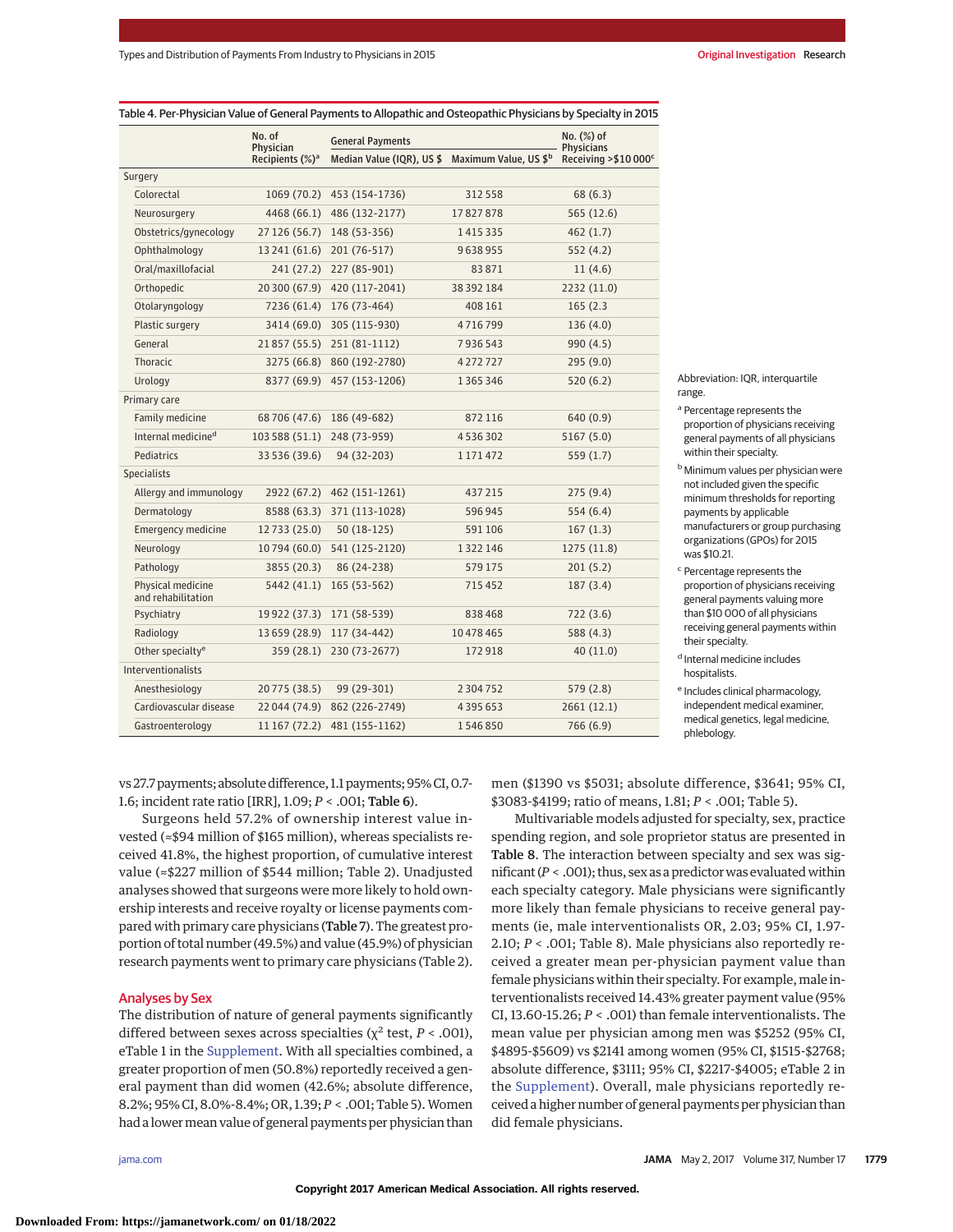. . . . . . . . . . . . . . . . .

|                                         |                                                                     | Table 5. Unadjusted Analysis of Physicians Receiving General Payments in 2015                                                                                                                                                                                                      |                           |                                                                                                                                                                                                                                                                                                                                                                                                                             |                                     |                                      |
|-----------------------------------------|---------------------------------------------------------------------|------------------------------------------------------------------------------------------------------------------------------------------------------------------------------------------------------------------------------------------------------------------------------------|---------------------------|-----------------------------------------------------------------------------------------------------------------------------------------------------------------------------------------------------------------------------------------------------------------------------------------------------------------------------------------------------------------------------------------------------------------------------|-------------------------------------|--------------------------------------|
|                                         | Physicians Receiving General Payments                               |                                                                                                                                                                                                                                                                                    |                           | Total Value of General Payments per Physician                                                                                                                                                                                                                                                                                                                                                                               |                                     |                                      |
|                                         | No. (%) of Physicians                                               | Absolute Rate Difference, % (95% CI)                                                                                                                                                                                                                                               | OR (95% CI) <sup>a</sup>  | Mean Value per Physician, US \$ (95% CI)                                                                                                                                                                                                                                                                                                                                                                                    | Absolute Difference, US \$ (95% CI) | Ratio of Means (95% CI) <sup>b</sup> |
| Specialty category                      |                                                                     |                                                                                                                                                                                                                                                                                    |                           |                                                                                                                                                                                                                                                                                                                                                                                                                             |                                     |                                      |
| Surgery                                 | 110604 (61.0)                                                       | ତ୍<br>13.3 (13.1 to 13.                                                                                                                                                                                                                                                            | 1.72 (1.70 to 1.74)       | 6879 (5895 to 7862)                                                                                                                                                                                                                                                                                                                                                                                                         | 4651 (4014 to 5288)                 | 1.46 (1.44 to 1.48)                  |
| Primary care                            | 205830 (47.7)                                                       | 0 [Reference]                                                                                                                                                                                                                                                                      | 1 [Reference]             | 2227 (2141 to 2314)                                                                                                                                                                                                                                                                                                                                                                                                         | 0 [Reference]                       | 1 [Reference]                        |
| Specialists                             | 78274 (35.4)                                                        | $-12.1$<br>$-12.3(-12.5t)$                                                                                                                                                                                                                                                         | $0.60$ (0.60 to $0.61$ )  | 3752 (3423 to 4081)                                                                                                                                                                                                                                                                                                                                                                                                         | 1525 (807 to 2242)                  | 0.97(0.95 to 0.98)                   |
| Interventionalists                      | 53986 (54.6)                                                        | 6.9(6.6 t 0 7.3)                                                                                                                                                                                                                                                                   | 1.32(1.30 to 1.34)        | 4791 (4473 to 5109)                                                                                                                                                                                                                                                                                                                                                                                                         | 2563 (1737 to 3390)                 | 1.74(1.70 to 1.77)                   |
| Sex                                     |                                                                     |                                                                                                                                                                                                                                                                                    |                           |                                                                                                                                                                                                                                                                                                                                                                                                                             |                                     |                                      |
| Men                                     | 315251 (50.8)                                                       | 8.2(8.0 to 8.4)                                                                                                                                                                                                                                                                    | 1.39 (1.38 to 1.40)       | 5031 (4671 to 5391)                                                                                                                                                                                                                                                                                                                                                                                                         | 3641 (3083 to 4199)                 | 1.81 (1.78 to 1.83)                  |
| Women                                   | 133443 (42.6)                                                       | 0 [Reference]                                                                                                                                                                                                                                                                      | 1 [Reference]             | 1390 (1283 to 1497)                                                                                                                                                                                                                                                                                                                                                                                                         | 0   Reference                       | 1 Reference                          |
| Practice spending region                |                                                                     |                                                                                                                                                                                                                                                                                    |                           |                                                                                                                                                                                                                                                                                                                                                                                                                             |                                     |                                      |
| Low                                     | 53592 (35.6)                                                        | $-13.2$<br>$-13.4(-13.7)$ to                                                                                                                                                                                                                                                       | $0.58$ $(0.57$ to $0.58)$ | 4375 (3743 to 5007)                                                                                                                                                                                                                                                                                                                                                                                                         | 402 (-401 to 1205)                  | 0.82(0.80 to 0.83)                   |
| Average                                 | 292802 (49.1)                                                       | 0 [Reference]                                                                                                                                                                                                                                                                      | 1 [Reference]             | 3973 (3616 to 4329)                                                                                                                                                                                                                                                                                                                                                                                                         | 0 [Reference]                       | 1 [Reference]                        |
| High                                    | 102 300 (55.0)                                                      | 5.9(5.7 t0 6.2)                                                                                                                                                                                                                                                                    | 1.27 (1.26 to 1.28)       | 3655 (3334 to 3977)                                                                                                                                                                                                                                                                                                                                                                                                         | $-317$ ( $-938$ to 304)             | 1.10(1.09 to 1.12)                   |
| Sole proprietor status                  |                                                                     |                                                                                                                                                                                                                                                                                    |                           |                                                                                                                                                                                                                                                                                                                                                                                                                             |                                     |                                      |
| $\frac{1}{2}$                           | 334423 (49.0)                                                       | 0 [Reference]                                                                                                                                                                                                                                                                      | 1 [Reference]             | 4243 (3911 to 4575)                                                                                                                                                                                                                                                                                                                                                                                                         | 0 [Reference]                       | 1 [Reference]                        |
| Yes                                     | 97248 (47.4)                                                        | $-1.6(-1.9 to -1.4)$                                                                                                                                                                                                                                                               | 0.94(0.93 to 0.95)        | 2968 (2734 to 3202)                                                                                                                                                                                                                                                                                                                                                                                                         | $-1275(-1898 to -652)$              | 0.94(0.93 to 0.95)                   |
| No response                             | 17013 (37.5)                                                        | $-11.0$<br>$-11.5(-12.0 to$                                                                                                                                                                                                                                                        | 0.62(0.61 to 0.64)        | 3756 (2834 to 4678)                                                                                                                                                                                                                                                                                                                                                                                                         | $-487$ ( $-1830$ to 856)            | 0.76(0.74 to 0.79)                   |
| (P < .001, 2-sided P value; all tests). | payments or holding ownership interests compared with the reference | group. The statistical test via generalized<br><sup>a</sup> The odds ratio (OR) represents the exponent of the estimated percentage of physicians receiving 1 or more<br>unadjusted logistic regression model was significant after Bonferroni correction for multiple comparisons |                           | <sup>b</sup> The ratio of the geometric mean value of payment of interest to the reference group was calculated using the<br>log-transformed annual per-physician value of payments. The statistical test via generalized unadjusted linear<br>regression model of the log of the mean value of payments was significant after Bonferroni correction for<br>multiple comparisons ( $P < .001$ , 2-sided P value; all tests) |                                     |                                      |

Compared with female physicians, male physicians had a higher odds of holding ownership interests and receiving royalty or license payments (Table 5). After adjusting for physician characteristics, male physicians were more likely than female physicians to receive reported royalty or license payments and to hold ownership interests in every specialty category except primary care physicians (OR, 0.84; 95% CI, 0.75-0.94; *P* = .002; (Table 8).

## Discussion

According to data from the 2015 Open Payments reports, 449 864 US physicians (≈48%) were reported to have received a total of \$2.4 billion in industry-related payments, including \$1.8 billion for general payments, \$544 million for cumulative ownership interests, and \$75 million for research payments. There was a higher likelihood of receipt and higher value of reported payments to surgeons than to primary care physicians and a higher likelihood of receipt and higher value of payments to men than to women.

The Institute of Medicine has highlighted the tension that exists between "financial relationships with industry and the primary missions of medical research, education, and practice"<sup>3</sup>. Considerable data have shown that financial conflicts of interest, from small gifts and meals to large sums for consulting, may alter physician decision making.<sup>2,18,19</sup> The current populationbased analysis of industry-to-physician payments in 2015 shows the far-reaching extent (more than 10 million transactions totaling \$2.4 billion) of these reported financial relationships. There was considerable variability in the number, value, and nature of physician payments among specialties and by sex within specialty groups.

Similar to previous studies, $1,6$  procedural specialties (surgery and interventional medicine)<sup>6</sup> had a higher incidence and greater values of reported industry payments. Interventionalists, such as cardiologists and gastroenterologists, received the highest median per-physician number of reported payments in 2015 (9 payments; IQR, 2-39), suggesting frequent interactions with the vast pharmaceutical and medical device industries for cardiac<sup>20</sup> and gastrointestinal disorders.<sup>21</sup> Orthopedics and neurosurgery reportedly received the highest maximum per-physician general payment values (38.4 million and 17.8 million per physician, respectively), reflecting a minority of physicians receiving large sums.<sup>22</sup> Surgical and interventional specialties have strong industry ties, dependence on devices and equipment, and perhaps a greater influence over industry-related expenditures.<sup>20,22</sup> Industry presence in the operating room<sup>23</sup> allows representatives to form relationships with proceduralists, providing device training and income-enhancing opportunity.<sup>24</sup>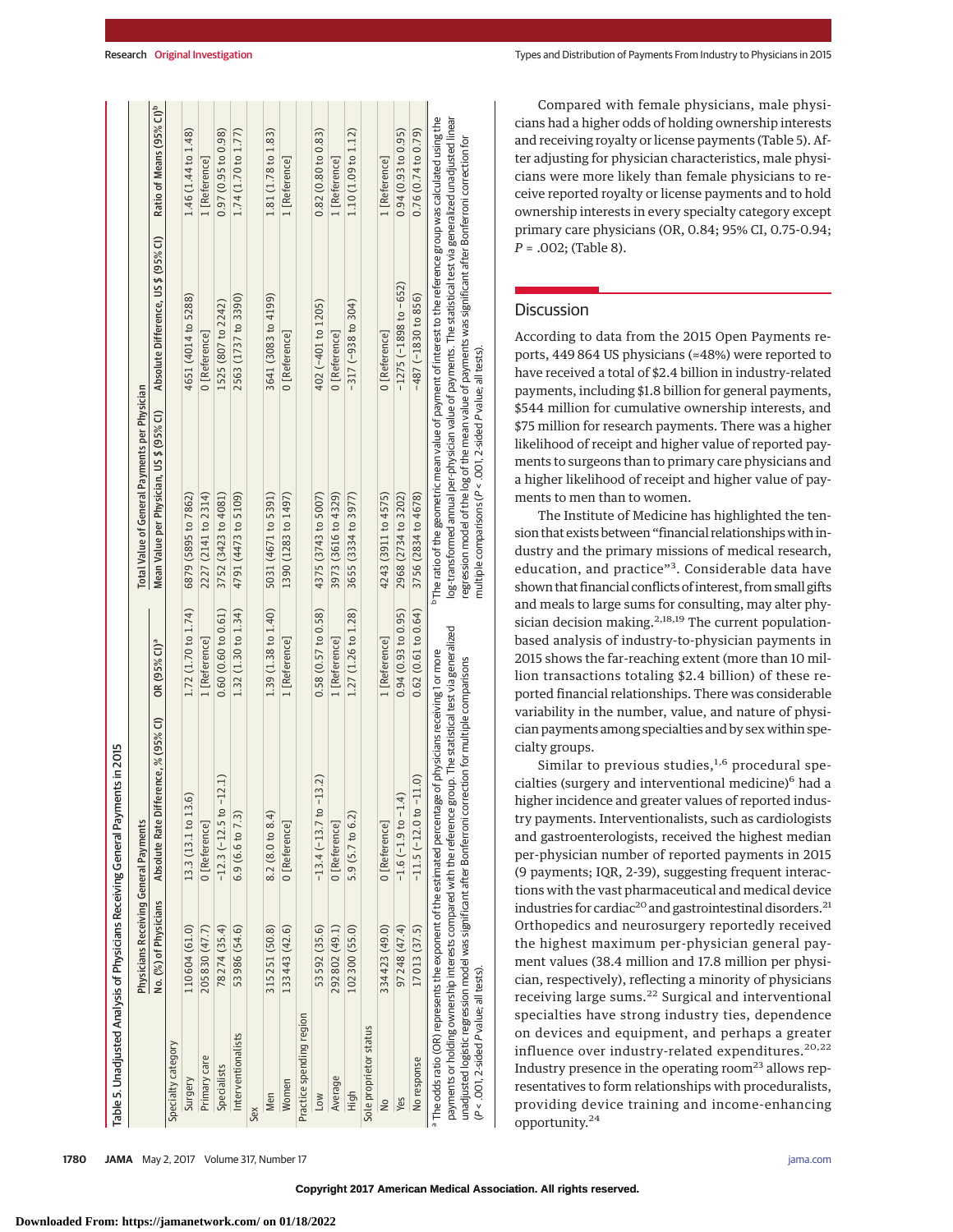|                           | <b>Mean No. of Payments</b><br>per Physician (95% CI) | Absolute Difference,<br>No. (95% CI) | IRR (95% CI) <sup>a,b</sup> |
|---------------------------|-------------------------------------------------------|--------------------------------------|-----------------------------|
| Specialty category        |                                                       |                                      |                             |
| Surgery                   | 13.2 (13.0 to 13.3)                                   | $-14.5$ ( $-14.8$ to $-14.2$ )       | 0.90 (0.89 to 0.90)         |
| Primary care              | 27.7 (27.5 to 27.9)                                   | 0 [Reference]                        | 1 [Reference]               |
| <b>Specialists</b>        | 19.5 (19.2 to 19.8)                                   | $-8.2$ ( $-8.5$ to $-7.8$ )          | 0.82 (0.82 to 0.83)         |
| <b>Interventionalists</b> | 28.8 (28.4 to 29.2)                                   | $1.1$ (0.7 to 1.6)                   | 1.09 (1.09 to 1.10)         |
| Sex                       |                                                       |                                      |                             |
| Men                       | 25.3 (25.1 to 25.4)                                   | 8.2 (7.9 to 8.5)                     | 1.20 (1.19 to 1.20)         |
| Women                     | 17.0 (16.8 to 17.2)                                   | 0 [Reference]                        | 1 [Reference]               |
| Practice spending region  |                                                       |                                      |                             |
| Low                       | 17.0 (16.7 to 17.3)                                   | $-6.3$ ( $-6.7$ to $-5.9$ )          | 0.83 (0.82 to 0.84)         |
| Average                   | 23.3 (23.1 to 23.5)                                   | 0 [Reference]                        | 1 [Reference]               |
| High                      | 24.4 (24.1 to 24.7)                                   | $1.1$ (0.8 to 1.4)                   | 1.04 (1.03 to 1.05)         |
| Sole proprietor status    |                                                       |                                      |                             |
| <b>No</b>                 | 23.1 (22.9 to 23.2)                                   | 0 [Reference]                        | 1 [Reference]               |
| Yes                       | 22.5 (22.3 to 22.8)                                   | $-0.6$ ( $-0.9$ to $-0.2$ )          | 0.98 (0.98 to 0.99)         |
| No response               | 18.7 (18.1 to 19.3)                                   | $-4.4$ ( $-5.0$ to $-3.7$ )          | 0.88 (0.87 to 0.89)         |

Table 6. Unadjusted Analyses of the Total Number of General Payments per Physician in 2015

Abbreviation: IRR, incidence rate ratio.

<sup>a</sup> The incidence rate ratio represents the exponent of the log of annual per-physician number of payments compared with the reference group.

<sup>b</sup> The statistical test via generalized unadjusted negative binomial regression model was significant after Bonferroni correction for multiple comparisons ( $P < 0.01$ . 2-sided P value; all tests).

Primary care physicians had frequent but lower reported value of payments, which may reflect pharmaceuticalsponsored lunches.<sup>2</sup> Recent Medicare data show that the highest proportion of total drug costs were prescribed by family practice and internal medicine.<sup>25</sup> Alternatively, pediatrics received fewer industry payments. Pediatricians often treat a relatively healthy patient population, thus have less influence over drug expenditures. Although industryphysician research payments were rare (98% of research payments went directly to an institution), primary care physicians reportedly received the majority of research payments by number and value, which may be driven by pharmaceuticalbased clinical trials or their ability to access and enroll study populations.<sup>26</sup>

Nature of reported payments differed among specialties, reflecting varying industry interactions. For example, the majority of general payment value to interventionalists, specialists, and primary care physicians were reported as service fees, such as faculty lectures. However, in surgical specialties, 54.5% of payment value was reported as royalty or license fees. Surgeons were significantly more likely to have been reported to receive royalty or license payments (such as a royalty payment for developing a hip implant) than other physicians. Surgical instruments comprise the largest single area of the medical device market (20.4% of \$4.1 billion invested), $27$ likely influencing the device industry's focus on research and design.<sup>28</sup> Companies rely heavily on physicians for innovation through licensing agreements, particularly orthopedic and general surgeons who hold the highest number of medical device patents.<sup>29</sup>

Although few physicians held ownership interests in industry, surgeons gained the highest reported value in 2015 (\$94 million of \$165 million, 57.2%). This could reflect ownership of ambulatory surgical centers, which have been shown to create conflicts of interest around physician self-referral.30 Among urologists and orthopedic surgeons, ownership of ambulatory surgical centers is associated with greater use.<sup>30,31</sup>

Medical specialists held the highest cumulative value of ownership interest (\$227 million of \$544 million, 41.8%). The vast majority was held by radiologists (\$209 million, 92.2% of interest value received by specialists), perhaps related to diagnostic imaging equipment.<sup>32</sup>

Overall, male physicians had a higher likelihood of engaging with biomedical industry and at higher values than females. Female physicians may have different preferences for industry engagement<sup>33</sup> and have been shown to exhibit different clinical practice patterns with more patient-centered care.<sup>34</sup> Industry-based marketing may target male physicians more than female physicians, specifically by engaging with key opinion or thought leaders to establish product credibility and promotion.<sup>35</sup> Men were more likely than women to have been reported to receive royalty or license payments across all specialties, with the greatest difference among surgeons. Sex discrepancies in patenting show that women hold fewer patents than men.<sup>36</sup> Furthermore, women who obtain patents are less likely to have them commercialized or licensed than men.<sup>37</sup> Male physicians were also more likely than female physicians to hold ownership interests in most specialties. Previously,male sex has been shown to be associated with physician ownership among general surgeons and emergency physicians.<sup>38,39</sup>

Although physicians may consider themselves committed to ethical practice and professionalism, many do not recognize the subconscious bias that industry relationships have on their decision making.<sup>40</sup> Companies may preferentially market to profitable specialties such as cardiologists because these physicians influence the prescribing practices of nonspecialists.<sup>41</sup> However, industry also appears to target and influence primary care physicians who accepted frequent lowvalue payments. A recent study found that physicians who received industry-sponsored meals were more likely to prescribe brand-name medications, with mixed findings across sexes.<sup>2</sup> Some medical centers have restricted access of industry representatives to physicians.<sup>40</sup> Further studies are needed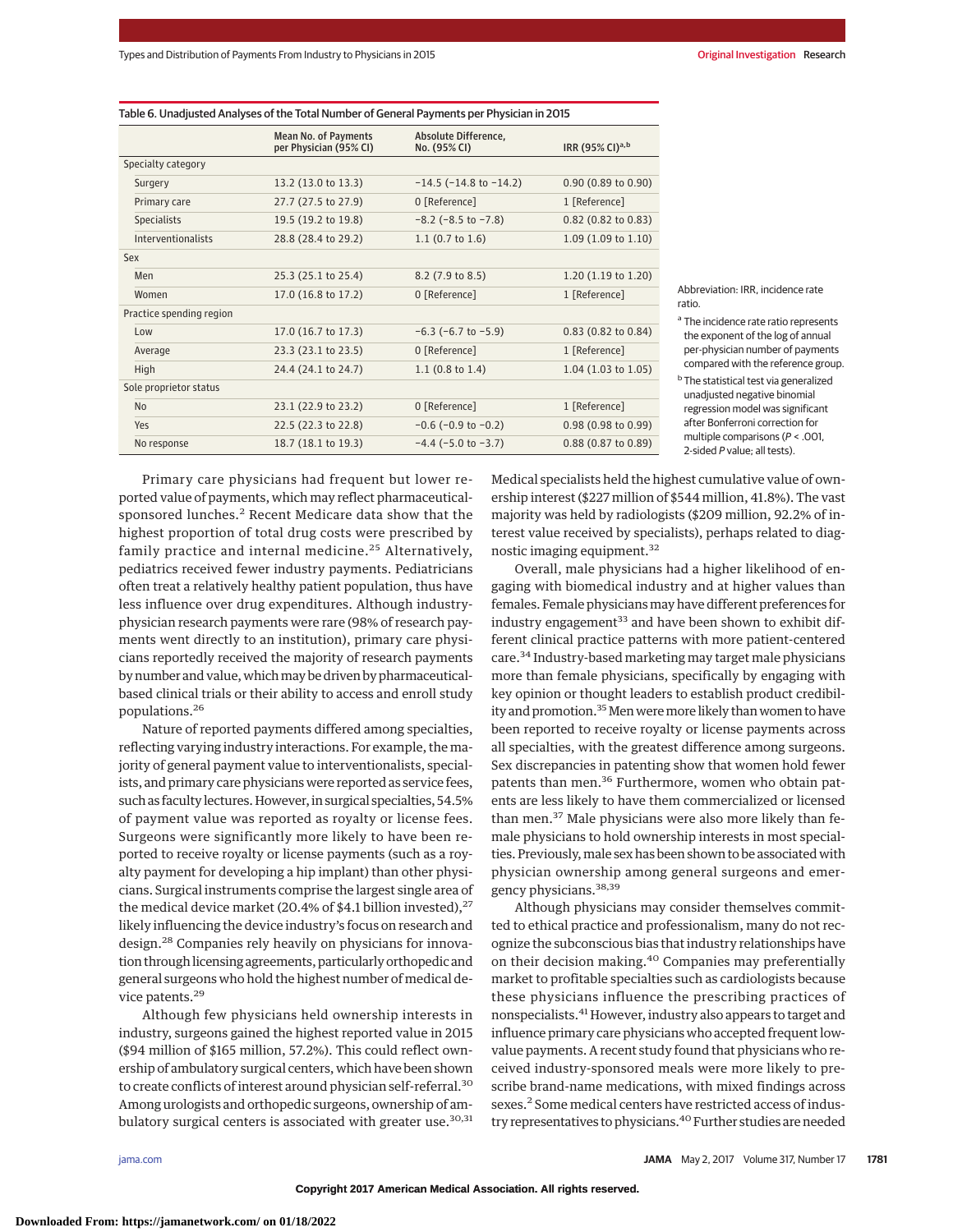|                                              | No. Recipients (%) | Absolute Rate Difference, % (95% CI) | OR (95% CI) <sup>a</sup> | P Value <sup>b</sup> |
|----------------------------------------------|--------------------|--------------------------------------|--------------------------|----------------------|
| Physicians Receiving Interest From Ownership |                    |                                      |                          |                      |
| Specialty category                           |                    |                                      |                          |                      |
| Surgery                                      | 1627 (0.90)        | $0.60$ (0.55 to 0.65)                | 3.03 (2.82 to 3.26)      | 1001                 |
| Primary care                                 | 1286 (0.30)        | 0 [Reference]                        | 1 [Reference]            |                      |
| <b>Specialists</b>                           | 214(0.10)          | $-0.20$ ( $-0.22$ to $-0.18$ )       | 0.32 (0.28 to 0.38)      |                      |
| Interventionalists                           | 175(0.18)          | $-0.12$ ( $-0.15$ to $-0.09$ )       | 0.59 (0.51 to 0.70)      | < .001               |
| Sex                                          |                    |                                      |                          |                      |
| Men                                          | 2584 (0.42)        | $0.19$ (0.16 to 0.21)                | 1.82 (1.68 to 1.98)      |                      |
| Women                                        | 718 (0.22)         | 0 [Reference]                        | 1 [Reference]            | 1001                 |
| Practice spending region                     |                    |                                      |                          |                      |
| Low                                          | 333 (0.22)         | $-0.14$ ( $-0.16$ to $-0.11$ )       | 0.62 (0.55 to 0.70)      | < .001               |
| Average                                      | 2132 (0.36)        | 0 [Reference]                        | 1 [Reference]            |                      |
| High                                         | 837 (0.45)         | $0.09$ (0.06 to 0.13)                | 1.26 (1.16 to 1.37)      | < .001               |
| Sole proprietor status                       |                    |                                      |                          |                      |
| No                                           | 2646 (0.39)        | 0 [Reference]                        | 1 [Reference]            |                      |
| Yes                                          | 463 (0.23)         | $-0.16$ ( $-0.19$ to $-0.14$ )       | 0.58 (0.53 to 0.64)      | 1001                 |
| No response                                  | 193 (0.43)         | $0.04$ (-0.02 to 0.10)               | 1.10 (0.95 to 1.27)      | .23                  |
| Physicians With Royalty or License Payments  |                    |                                      |                          |                      |
| Specialty category                           |                    |                                      |                          |                      |
| Surgery                                      | 1647 (0.91)        | 0.90 (0.85 to 0.94)                  | 80.75 (60.78 to 107.29)  | < .001               |
| Primary care                                 | 49(0.01)           | 0 [Reference]                        | 1 [Reference]            |                      |
| Specialists                                  | 121(0.05)          | $0.04$ (0.03 to 0.05)                | 4.82 (3.46 to 6.72)      | 15.001               |
| Interventionalists                           | 110(0.11)          | $0.10$ (0.08 to 0.12)                | 9.82 (7.01 to 13.75)     |                      |
| Sex                                          |                    |                                      |                          | < .001               |
| Men                                          | 1897 (0.31)        | 0.30 (0.28 to 0.31)                  | 32.02 (22.33 to 45.93)   |                      |
| Women                                        | 30(0.01)           | 0 [Reference]                        | 1 [Reference]            |                      |
| Practice spending region                     |                    |                                      |                          | .13                  |
| Low                                          | 280(0.19)          | $-0.02$ ( $-0.04$ to 0.01)           | 0.91 (0.80 to 1.03)      |                      |
| Average                                      | 1227 (0.21)        | 0 [Reference]                        | 1 [Reference]            | .10                  |
| High                                         | 420 (0.23)         | $0.01$ (-0.00 to 0.04)               | 1.10 (0.98 to 1.23)      |                      |
| Sole proprietor status                       | 1587 (0.23)        | 0 [Reference]                        | 1 [Reference]            |                      |
| No                                           | 269(0.13)          | $-0.10$ ( $-0.12$ to $-0.08$ )       | 0.56 (0.50 to 0.64)      | < .001               |
| Yes                                          | 71(0.16)           | $-0.08$ ( $-0.11$ to $-0.04$ )       | $0.67$ (0.53 to 0.85)    | .001                 |
|                                              |                    |                                      |                          |                      |

<sup>a</sup> The odds ratio (OR) represents the exponent of the estimated percentage of physicians receiving 1 or more payments or holding ownership interests compared with the reference group.

**b** Generalized unadjusted logistic regression model, 2-sided P value.

to understand the effects of industry payments on specialtyand sex-specific prescribing or operating practices.

## Study Limitations

This study has several limitations. The Open Payments and NPPES databases may have inaccuracies and physicians may be unaware of their reported payments. The CMS suggests that all physicians review and dispute any incorrect data prior to publication in Open Payments; such vigilance will help improve the accuracy of thedata.Yet, Open Payments remains themost comprehensive data for industry payments to date, and there have been improvements in accuracy and reporting in the most recent 2015 release compared with earlier years.<sup>8</sup> Although a minority of physicians in Open Payments did not have NPIs, 94.5% of Open Payments physicians were matched to NPPES, the same database CMS uses to verify all Open Payments records. It is possible that the extent of industry payments may actually be underreported in the current study. Certain potential confounding variables were unavailable in NPPES including age, career duration, or race/ethnicity. Specialtywas grouped to facilitate multivariable analyses, classifying physicians by nature of practice because certain practice types have different relationships with industry. The direct association of payment receipt and drug or device use was not analyzed in this study and should be an area of active investigation. Although specialty categories were not completely homogeneous, they enabled the analysis of sex-specific differences, which to our knowledge has not been performed in previous studies.<sup>1,7</sup>

## Conclusions

According to data from 2015 Open Payments reports, 48% of physicians were reported to have received industry-related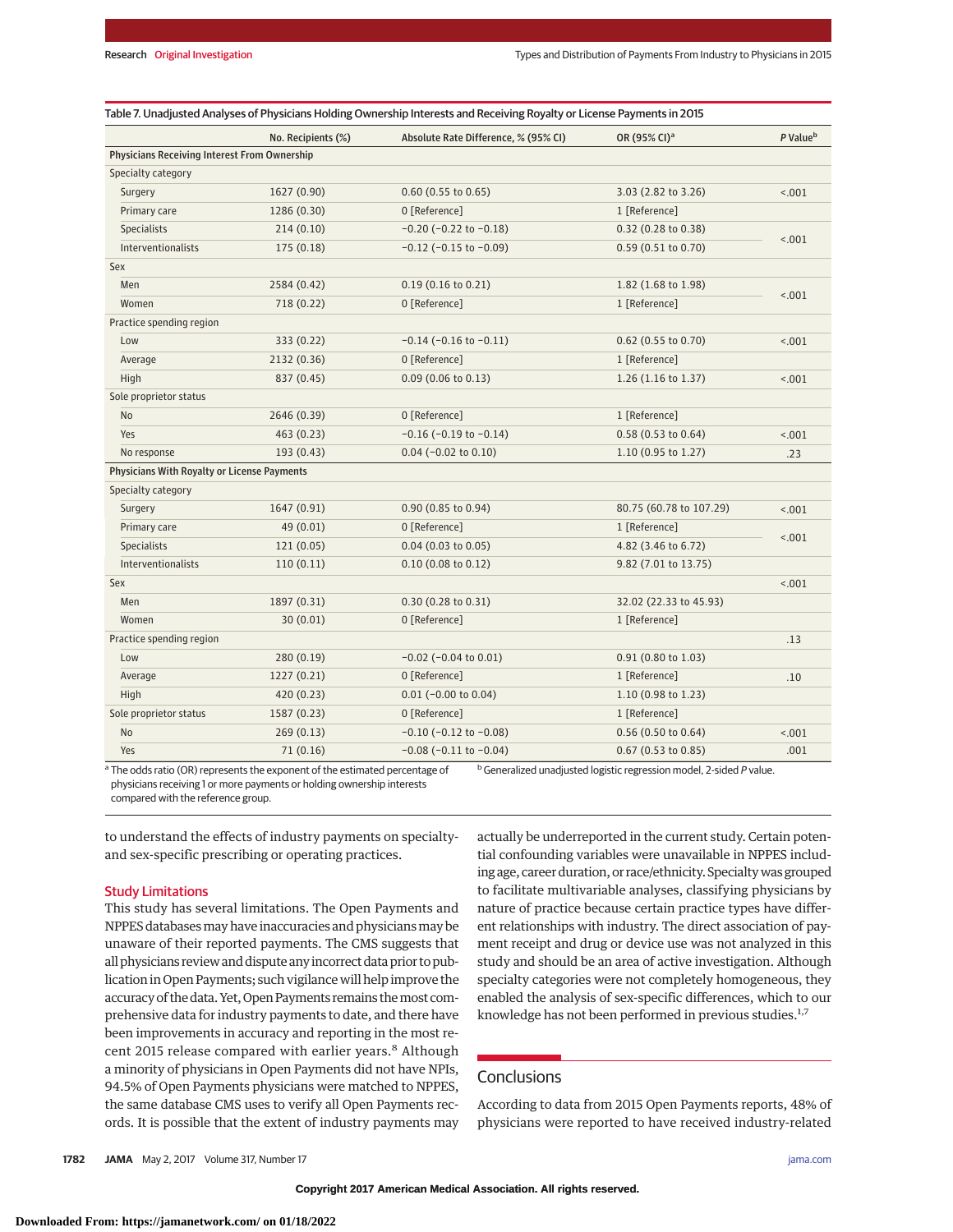|                          | Table 8. Adjusted Analyses of Physicians Receiving General Payments, Holding Ownership Interests, and Receiving Royalty or License Payments in 2015°                                    |                      |                                                                  |                      |                                        |                      |                                                                  |                      |                                                                                                                                                                                                                        |                      |
|--------------------------|-----------------------------------------------------------------------------------------------------------------------------------------------------------------------------------------|----------------------|------------------------------------------------------------------|----------------------|----------------------------------------|----------------------|------------------------------------------------------------------|----------------------|------------------------------------------------------------------------------------------------------------------------------------------------------------------------------------------------------------------------|----------------------|
|                          | Physicians Receiving<br>General Payments                                                                                                                                                |                      | Total per Physician<br>Annual Value of Payments<br>per Physician |                      | Total per-Physician<br>No. of Payments |                      | Physicians With<br>Ownership Interests                           |                      | Royalty or License Payments<br>Physicians With                                                                                                                                                                         |                      |
| Covariable               | OR (95% CI) <sup>b</sup>                                                                                                                                                                | P Value <sup>c</sup> | Difference, % (95% CI) <sup>d</sup>                              | P Value <sup>c</sup> | <b>IRR (95% CI)<sup>e</sup></b>        | P Value <sup>c</sup> | OR (95% CI) <sup>a,b</sup>                                       | P Value <sup>b</sup> | OR (95% CI) <sup>a,b</sup>                                                                                                                                                                                             | P Value <sup>c</sup> |
| Surgery                  |                                                                                                                                                                                         |                      |                                                                  |                      |                                        |                      |                                                                  |                      |                                                                                                                                                                                                                        |                      |
| Men                      | 1.28 (1.26 to 1.31)                                                                                                                                                                     | 5001                 | 13.10 (12.61 to 13.59)                                           | 5001                 | 1.45 (1.42 to 1.47)                    | $5001 -$             | 5.47 (4.44 to 6.74)                                              | $5001 -$             | 43.20 (25.02 to 74.57)                                                                                                                                                                                                 | 1001                 |
| Women                    | 1 [Reference]                                                                                                                                                                           |                      | 0 [Reference]                                                    |                      | 1 [Reference]                          |                      | 1 [Reference]                                                    |                      | 1 [Reference]                                                                                                                                                                                                          |                      |
| Primary care             |                                                                                                                                                                                         |                      |                                                                  |                      |                                        |                      |                                                                  |                      |                                                                                                                                                                                                                        |                      |
| Men                      | 1.38 (1.36 to 1.39)                                                                                                                                                                     | 001                  | 10.13 (9.82 to 10.45)                                            | 5001                 | 1.64 (1.62 to 1.66)                    | $5001 -$             | $0.84(0.75$ to $0.94)$                                           | 0.0016               | 9.34(4.11 to 21.23)                                                                                                                                                                                                    | 1001                 |
| Women                    | 1 [Reference]                                                                                                                                                                           |                      | eference]<br>$0$ [ $R$ e                                         |                      | 1 [Reference]                          |                      | 1 [Reference]                                                    |                      | 1 [Reference]                                                                                                                                                                                                          |                      |
| Specialists              |                                                                                                                                                                                         |                      |                                                                  |                      |                                        |                      |                                                                  |                      |                                                                                                                                                                                                                        |                      |
| Men                      | 1.15(1.13 to 1.17)                                                                                                                                                                      | $5001 -$             | $(3.24 \text{ to } 4.30)$<br>3.77                                | $1001 -$             | 1.25 (1.23 to 1.28)                    | $5001 -$             | 2.74 (1.88 to 4.00)                                              | $5001 -$             | 3.67 (1.71 to 7.89)                                                                                                                                                                                                    | $5001 -$             |
| Women                    | 1 [Reference]                                                                                                                                                                           |                      | 0 [Reference]                                                    |                      | 1 [Reference]                          |                      | 1 [Reference]                                                    |                      | 1 [Reference]                                                                                                                                                                                                          |                      |
| Interventionalists       |                                                                                                                                                                                         |                      |                                                                  |                      |                                        |                      |                                                                  |                      |                                                                                                                                                                                                                        |                      |
| Men                      | 2.03 (1.97 to 2.10)                                                                                                                                                                     | 5001                 | 14.43 (13.60 to 15.26)                                           | $5001 -$             | 1.96(1.90 to 2.02)                     | $5001 -$             | 5.95 (2.79 to 12.66)                                             | $5001 -$             | 7.98 (2.87 to 22.19)                                                                                                                                                                                                   | 1001                 |
| Women                    | 1 [Reference]                                                                                                                                                                           |                      | eference]<br>$0$ [ $R$ e                                         |                      | 1 [Reference]                          |                      | 1 [Reference]                                                    |                      | 1 [Reference]                                                                                                                                                                                                          |                      |
| Practice spending region |                                                                                                                                                                                         |                      |                                                                  |                      |                                        |                      |                                                                  |                      |                                                                                                                                                                                                                        |                      |
| Low                      | 0.57(0.56 to 0.58)                                                                                                                                                                      | $5001 -$             | $(-4.11$ to $-3.47)$<br>$-3.8$                                   | 1001                 | $0.76$ (0.75 to $0.77$ )               | $5001 -$             | 0.62(0.55 to 0.70)                                               | 1001                 | 0.95(0.83 to 1.08)                                                                                                                                                                                                     | 0.43                 |
| Average                  | 1 [Reference]                                                                                                                                                                           |                      | 0 [Reference]                                                    |                      | 1 [Reference]                          |                      | 1 [Reference]                                                    |                      | 1 [Reference]                                                                                                                                                                                                          |                      |
| High                     | 1.27 (1.25 to 1.28)                                                                                                                                                                     | 5001                 | $(1.56 \text{ to } 2.06)$<br>1.81                                | 1001                 | 1.05 (1.04 to 1.06)                    | $5001 -$             | 1.28 (1.18 to 1.38)                                              | 1001                 | $1.10(0.98 \text{ to } 1.23)$                                                                                                                                                                                          | 0.11                 |
| Sole proprietor          |                                                                                                                                                                                         |                      |                                                                  |                      |                                        |                      |                                                                  |                      |                                                                                                                                                                                                                        |                      |
| $\frac{1}{2}$            | 1 [Reference]                                                                                                                                                                           |                      | 0 [Reference]                                                    |                      | 1 [Reference]                          |                      | 1 [Reference]                                                    |                      | 1 [Reference]                                                                                                                                                                                                          |                      |
| Yes                      | 0.91(0.90 to 0.92)                                                                                                                                                                      | $5001 -$             | $-0.90(-1.15 to -0.65)$                                          | $5001 -$             | 0.96(0.96 t0 0.97)                     | $5001 -$             | 0.55(0.50 to 0.61)                                               | 1001                 | 0.52(0.49 to 0.80)                                                                                                                                                                                                     |                      |
| No response              | 0.61(0.60 to 0.63)                                                                                                                                                                      |                      | $-5.12(-5.72 to -4.65)$                                          |                      | 0.81(0.79 to 0.82)                     |                      | 1.11 (0.96 to 1.29)                                              | 0.15                 | 0.63(0.49 to 0.80)                                                                                                                                                                                                     | 1001                 |
|                          | Abbreviations: IRR, incidence rate ratio; OR, odds ratio.                                                                                                                               |                      |                                                                  |                      |                                        |                      |                                                                  |                      | dicalculated using log-transformed annual per-physician payment value. The exponent of the B coefficient "                                                                                                             |                      |
|                          | Multivariable models were adjusted for the main effects of spending region, sole proprietor status, specialty,<br>and sex and for the interaction between specialty and sex.            |                      |                                                                  |                      |                                        |                      | general payment value from the reference group for any variable. |                      | of the dependent variable can be interpreted as the percentage difference in the mean annual per-physician                                                                                                             |                      |
|                          | <sup>b</sup> The OR represents the exponent of the estimated percentage of physicians receiving 1 or more payments<br>or holding ownership interests compared with the reference group. |                      |                                                                  |                      |                                        |                      |                                                                  |                      | mean number of payments received by a physician in each specialty classification compared with the<br>$\degree$ The exponent of the B coefficient can be interpreted as the IRR or the ratio of the logs of the annual |                      |
|                          | <sup>c</sup> Generalized multivariable logistic regression model, 2-sided P value. All P values <.001 were significant after<br>Bonferroni correction for multiple comparisons.         |                      |                                                                  |                      | reference group.                       |                      |                                                                  |                      |                                                                                                                                                                                                                        |                      |